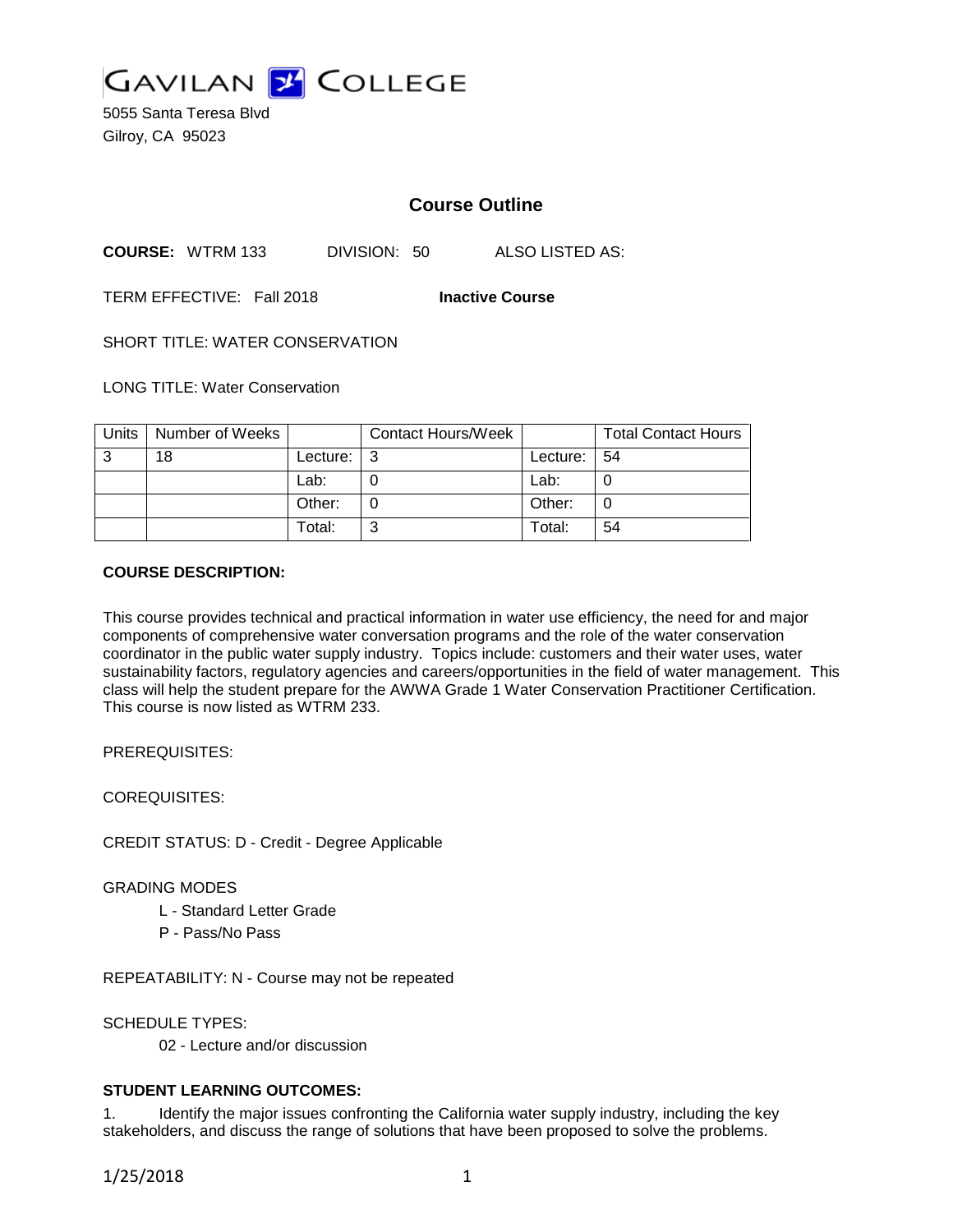Measure: written exam, homework, discussion PLO: ILO: 7,2,1,3 GE-LO: Anticipated Year of Assessment: 2016-17

2. Explain why water conservation efforts are shifting from indoor water conservation measures to outdoor water uses, and describe which areas in residential and commercial developments have the greatest potential for wasting water.

Measure: written exam, homework, discussion PLO: ILO: 7,2,1 GE-LO: Anticipated Year of Assessment: 2016-17

3. Describe the regulatory framework that guides water conservation practices, the key elements of a water audit, and the key elements related to the design and management of successful conservation programs.

Measure: written exam, homework, discussion PLO: ILO: 7,2,1,3 GE-LO: Anticipated Year of Assessment: 2016-17

4. List the key elements of xeriscape and natural landscape design and describe its use with water conservation programs.

Measure: written exam, homework PLO: ILO: 7,2,1 GE-LO: Anticipated Year of Assessment: 2016-17

5. Explain various water conservation principles and practices sufficient to complete the AWWA Grade 1 Water Conservation Practitioner Certification process.

Measure: homework, exam PLO<sup>.</sup> ILO: 7,2 GE-LO: Anticipated Year of Assessment: 2016-17

CONTENT, STUDENT PERFORMANCE OBJECTIVES, OUT-OF-CLASS ASSIGNMENTS Inactive Course: 11/13/2017 6 Hours

1/25/2018 2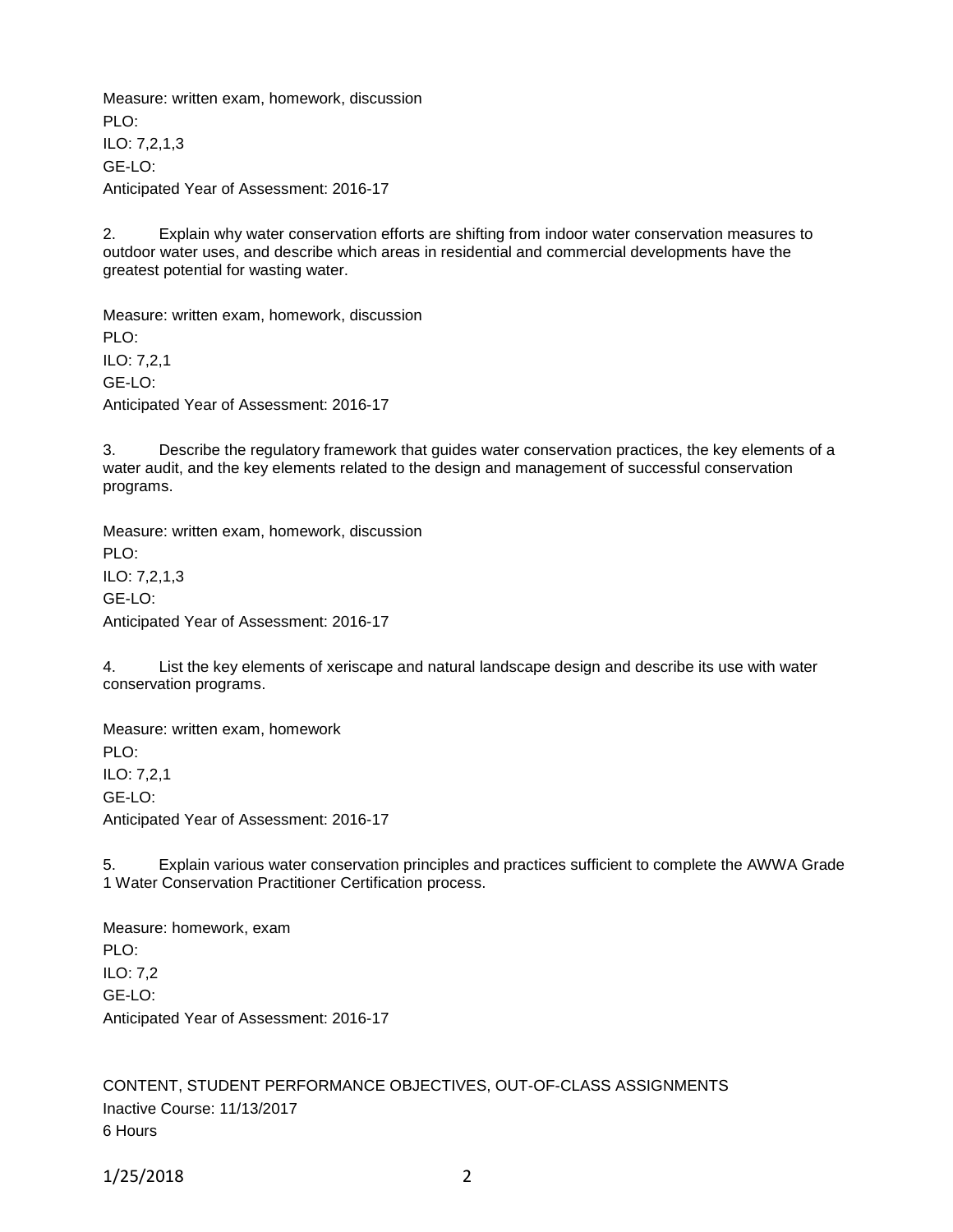Content: Water Issues in California: A comprehensive overview of the importance of water in California. With emphasis on current issues such as the ongoing drought, the hydrologic cycle and climate change, legal and environmental rulings reducing availability, and the politics of water and its impact on the need for water conservation.

Student Performance Objectives (SPO): Examine climate change and its effect on the drought. Discuss the hydrologic cycle. Describe various legal and environmental rulings which have affected the availability of water.

Out-of-Class Assignments: Complete assigned readings on topics. Homework examples: Write a 1-2 page paper on - a short history of water or the hydrologic cycle or climate change or California's drought. 6 Hours

Content: Introduction and Scope/Water Agencies Roles in Conservation/Professional Association Regulations: Includes water consumers and uses; current industry issues - sources, agencies, regulations, resources; Best Management Practices; and distribution system audits.

Student Performance Objectives (SPO): Describe the essential uses of water. Name the major regulatory agencies that monitor and regulate the water industry. Describe the problems/constraints confronting the water purveyors. Identify water related issues confronting California. List the Best Management Practices contained in the Memorandum of Understanding Regarding Urban Water Conservation in California. Describe the regulatory rules that mandate water conservation practices based on approved water conservation guidelines.

Out-of-Class Assignments: Complete assigned readings on topics. Homework: Review the most current copy of the CUWCC's Best Management Practices and examine their performance as stated on the BMP reporting website.

### 6 Hours

Content: Residential and Landscape Water Use: Includes meters, indoor uses, retrofits, plumbing standards; horticultural principles and practices; xeriscape; irrigation systems; plant material; and landscape design.

Student Performance Objectives (SPO): Describe several ways that one can reduce water usage in a residential setting, both indoors and outdoors. Define xeriscape.

Out-of-Class Assignments: Complete assigned readings on topics. Homework examples: Chart your residential water consumption from inside your home including stating what you are doing, are not doing, or could be doing to conserve water. or Chart your residential water consumption on the outside of your home including stating what you are doing, are not doing, or could be doing to conserve water.

#### 6 Hours

Content: Customers and Water Uses/Water Resources: Customer base and classifications, uses, rates, conservation pricing, allocations, demand management; role of retail and wholesale water agencies.

Student Performance Objectives (SPO): List and state the role of various retail and wholesale water agencies in the area. Examine their rates and explain how they are determined.

Out-of-Class Assignments: Complete assigned readings on topics. Homework: Complete worksheet on topics specific to customers and water uses/water resources.

# 8 Hours

Content: Residential and Landscape Water Use/Water Units Measures and Formulas: Includes ULF toilets design, legislation, leaks, repairs retrofits; indoor water usage survey preparation; irrigation design, hardware, landscape measurement, water budgets calculating consumption and efficiency; irrigation controllers, scheduling water audits, landscape principles applied - field audit, written report, calculations. Student Performance Objectives (SPO): Identify and describe at least five areas in residential buildings that are potential water wasting locations. Explain how and why water conservation efforts are shifting from indoor water conservation measures to outdoor water uses. Describe the key elements of a water audit. Perform basic mathematical formulas to assess water usage.

Out-of-Class Assignments: Complete assigned readings on topics. Complete math problems worksheet. Homework examples: Investigate various cost-effective, easy-to-install options for reducing water use inside the home. or Investigate what rebate programs water utilities may offer for the use of various water reducing items.

# 6 Hours

Content: Careers/Opportunities in Water Conservation and Sustainability Field: Jobs, Degrees/Majors. AND Field Surveys of Campus Grounds and Buildings, Nurseries and Water Conservation Gardens: Could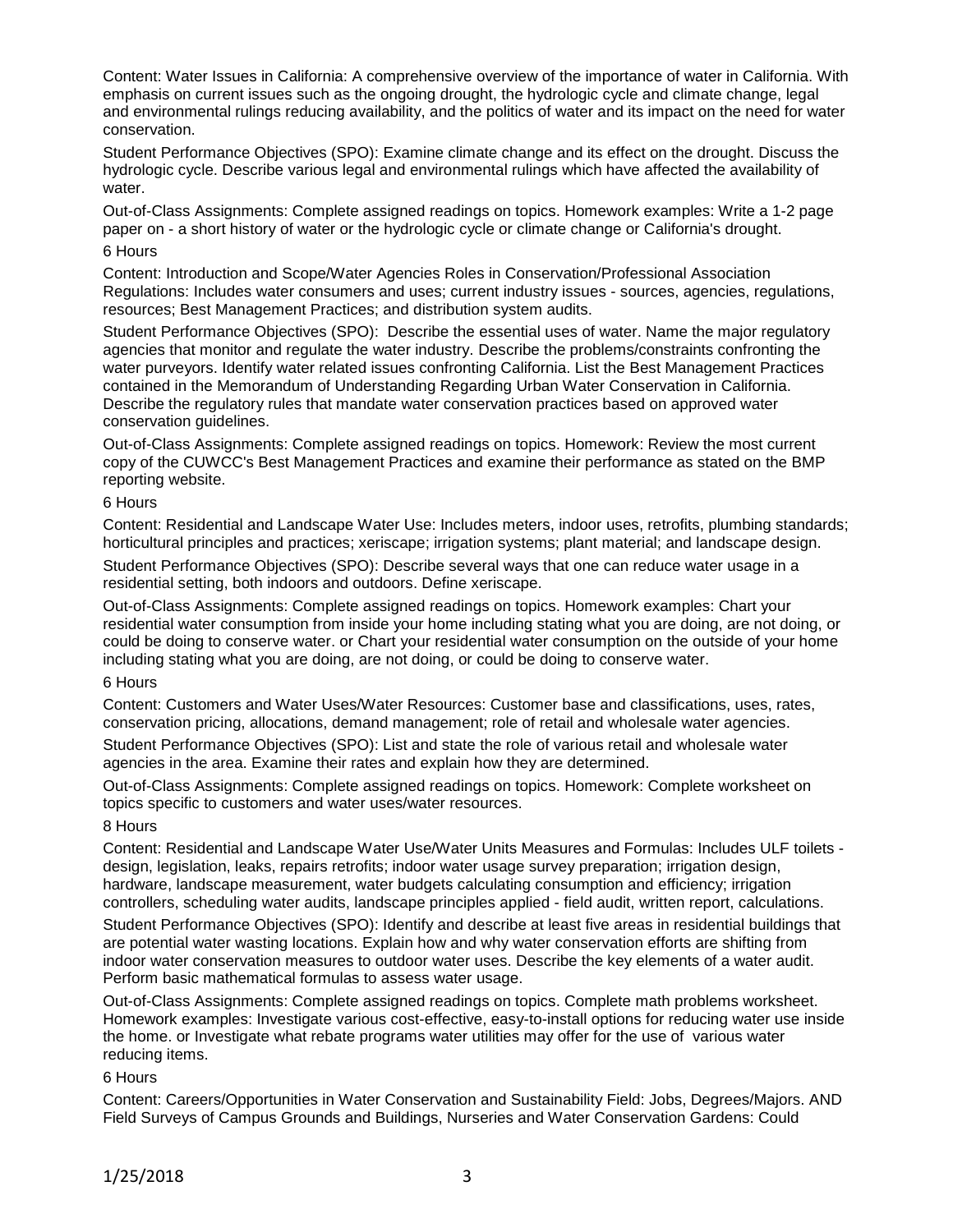include field trips to observe the use of water and conservation on campus and at surrounding area locations.

Student Performance Objectives (SPO): Review possible degrees/majors and/or careers/jobs in the field of water conservation and sustainability. Identify various water conservation efforts that are being used on campus. List various water conservation efforts that could be used by nurseries.

Out-of-Class Assignments: Print a page from an industry related website that shows various career options. Homework examples: Explore the campus and investigate its water conservation efforts and come prepared to discuss them in class. or Explore an area nursery and investigate its water conservation efforts and come prepared to discuss them in class.

#### 6 Hours

Content: Commercial, Industrial and Institutional Sites/Utility Water Conservation: Commercial, industrial and institutional customers, consumption, uses, practices, leak detection, landscape measures (gray water); mixed use meters; process uses, cooling towers, engineering estimates; CII survey methods.

Student Performance Objectives (SPO): Identify and describe at least five areas in commercial buildings that are potential water wasting locations. Explain water use in cooling towers. Describe how gray water systems work and state their benefits.

Out-of-Class Assignments: Complete assigned readings on topics. Homework examples: Visit a commercial or an industrial site and determine their water conservation practices/ use of gray water and come prepared to discuss them in class.

#### 8 Hours

Content: Program Design and Management: Includes design and management of conservation programs targeting, marketing, customer service, public education; cost-effectiveness analysis; links and partnerships with energy and wastewater; budget tracking reporting; research on conservation opportunities at area county water agencies.

Student Performance Objectives (SPO): List the major issues related to the design and management of successful conservation programs. Identify how source waters are obtained, treated and distributed.

Out-of-Class Assignments: Complete assigned readings on topics. Complete sample American Water Works Association Grade 1 Water Certification application form including taking practice test. Homework: Complete worksheet on topics specific to design and management of conservation programs.

# **METHODS OF INSTRUCTION:**

lecture, discussion, multimedia presentations, guest speakers, field trips

# **METHODS OF EVALUATION:**

Category 1 - The types of writing assignments required: Percent range of total grade: 30 % to 40 % Written Homework

Category 2 - The problem-solving assignments required: Percent range of total grade: 10 % to 30 % Quizzes Exams

Category 3 - The types of skill demonstrations required: Percent range of total grade: % to %

Category 4 - The types of objective examinations used in the course: Percent range of total grade: 40 % to 60 % Multiple Choice True/False Matching Items